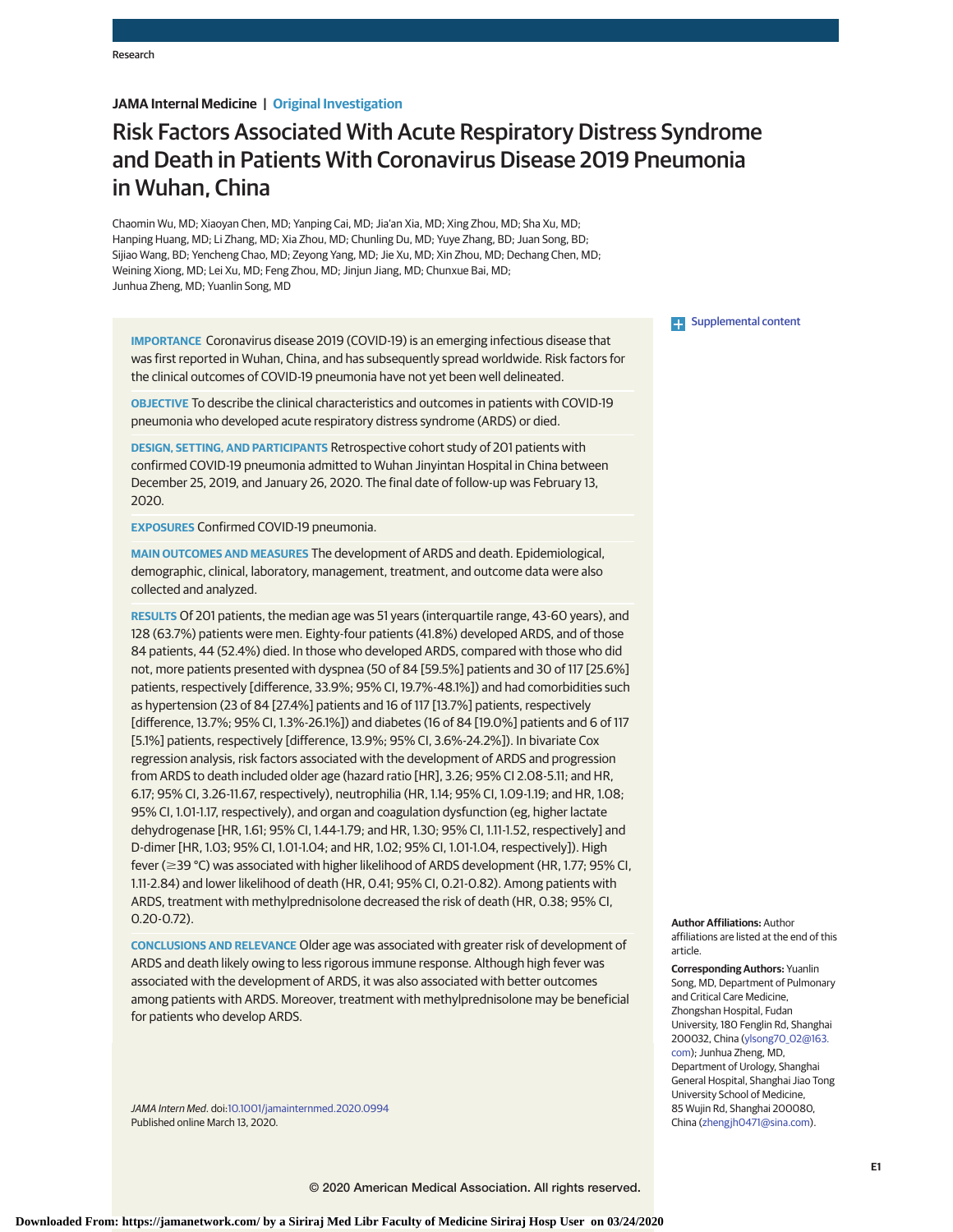S evere acute respiratory syndrome coronavirus 2 (SARS-CoV-2) was first reported in Wuhan, Hubei Province,<br>China and has subsequently spread to other regions of CoV-2) was first reported in Wuhan, Hubei Province, China and 37 countries, including the United States, Japan, Australia, and France.<sup>1</sup> SARS-CoV-2, which belongs to a unique clade of the sarbecovirus subgenus of the Orthocoronavirinae subfamily, was identified as the pathogen of coronavirus disease 2019 (COVID-19) in January 2020.<sup>2</sup>

As reported by Huang et al,<sup>3</sup> patients with COVID-19 present primarily with fever, myalgia or fatigue, and dry cough. Although most patients are thought to have a favorable prognosis, older patients and those with chronic underlying conditions may have worse outcomes. Patients with severe illness may develop dyspnea and hypoxemia within 1 week after onset of the disease, which may quickly progress to acute respiratory distress syndrome (ARDS) or end-organ failure.<sup>4</sup> Certain epidemiological features and clinical characteristics of COVID-19 have been previously reported.<sup>3-5</sup> However, these studies were based on relatively small sample sizes, and risk factors leading to poor clinical outcomes have not been well delineated. In this study, we report the clinical characteristics and factors associated with developing ARDS after hospital admission and progression from ARDS to death in patients with COVID-19 pneumonia from a single hospital in Wuhan, China.

## Methods

## Study Population

This is a retrospective cohort study of 201 patients aged 21 to 83 years with confirmed COVID-19 pneumonia hospitalized at Jinyintan Hospital in Wuhan, China. All patients were diagnosed with COVID-19 pneumonia according to World Health Organization interim guidance.<sup>6</sup> According to hospital data, patients were admitted from December 25, 2019, to January 26, 2020. Of 201 patients, 10 have been described previously by Chen et al<sup>4</sup> and Huang et al.<sup>3</sup> The ethics committee of Jinyintan Hospital approved this study and granted a waiver of informed consent from study participants.

### **Procedures**

A trained team of physicians and medical students reviewed and collected epidemiological, clinical, and outcomes data from electronic medical records. Patients were followed up to February 13, 2020. The individual components of all definitions of clinical outcomes were recorded separately and checked by 2 authors (C.W. and X.C.). Patient confidentiality was protected by assigning a deidentified patient identification, and the electronic data was stored in a locked, passwordprotected computer.

To identify SARS-CoV-2 infection, throat swab samples were obtained from all patients at admission and tested using real-time reverse transcriptase–polymerase chain reaction assays according to the same protocol described previously.<sup>3</sup> The pathogenic detection was determined in 4 institutions (Chinese Center for Disease Control and Prevention, Chinese Academy of Medical Sciences, Academy of Military Medical Sci-

#### **Key Points**

**Question** What clinical characteristics are associated with the development of acute respiratory distress syndrome (ARDS) and progression from ARDS to death among patients with coronavirus disease 2019 (COVID-19) pneumonia?

**Findings** In this cohort study involving 201 patients with confirmed COVID-19 pneumonia, risk factors associated with the development of ARDS and progression from ARDS to death included older age, neutrophilia, and organ and coagulation dysfunction. Treatment with methylprednisolone may be beneficial for patients who develop ARDS.

**Meaning** Risk for developing ARDS included factors consistent with immune activation; older age was associated with both ARDS development and death, likely owing to less robust immune responses.

ences, and Wuhan Institute of Virology of the Chinese Academy of Sciences) as described previously.<sup>4</sup> Other respiratory pathogens, including respiratory syncytial virus, adenovirus, parainfluenza virus, influenza A virus, and influenza B virus, were also detected by real-time reverse transcriptase–polymerase chain reaction assays in 173 patients. Possible bacterial or fungal pathogens were detected by sputum culture. Additionally, patients underwent blood routine blood test, coagulation, and biochemical tests and chest x-rays or computed tomography. The most intense level of oxygen support during hospitalization (nasal cannula, noninvasive mechanical ventilation [NMV], invasive mechanical ventilation [IMV], or IMV with extracorporeal membrane oxygenation [ECMO]) was recorded. The majority of the clinical data used in this study was collected from the first day of hospital admission unless indicated otherwise. To minimize interference of treatment during hospitalization, the highest patient temperature was defined using the self-reported highest temperature prior to hospital admission. Older age was classified as 65 years or older. Fever and high fever were classified as 37.3 °C or higher and 39 °C or higher, respectively.

#### **Outcomes**

Two outcomes were evaluated: development of ARDS and death among those with ARDS. World Health Organization interim guidance was used to define ARDS.<sup>6</sup>

#### Statistical Analysis

Descriptive analyses of the variables were expressed as median (interquartile range [IQR]), or number (%). Differences in distributions of patient characteristics by outcome subgroups are reported using differences with 95% CIs. Categorical data were compared using the  $x^2$  test or the Fisher exact test. Nonnormal distributed continuous data were compared using Mann-Whitney-Wilcoxon test.

Bivariate Cox proportional hazard ratio (HR) models were used to determine HRs and 95% CIs between individual factors on the development of ARDS or progression from ARDS to death. Sample size varied because of missing data (summarized in Tables 1 and 2). Survival curves were developed using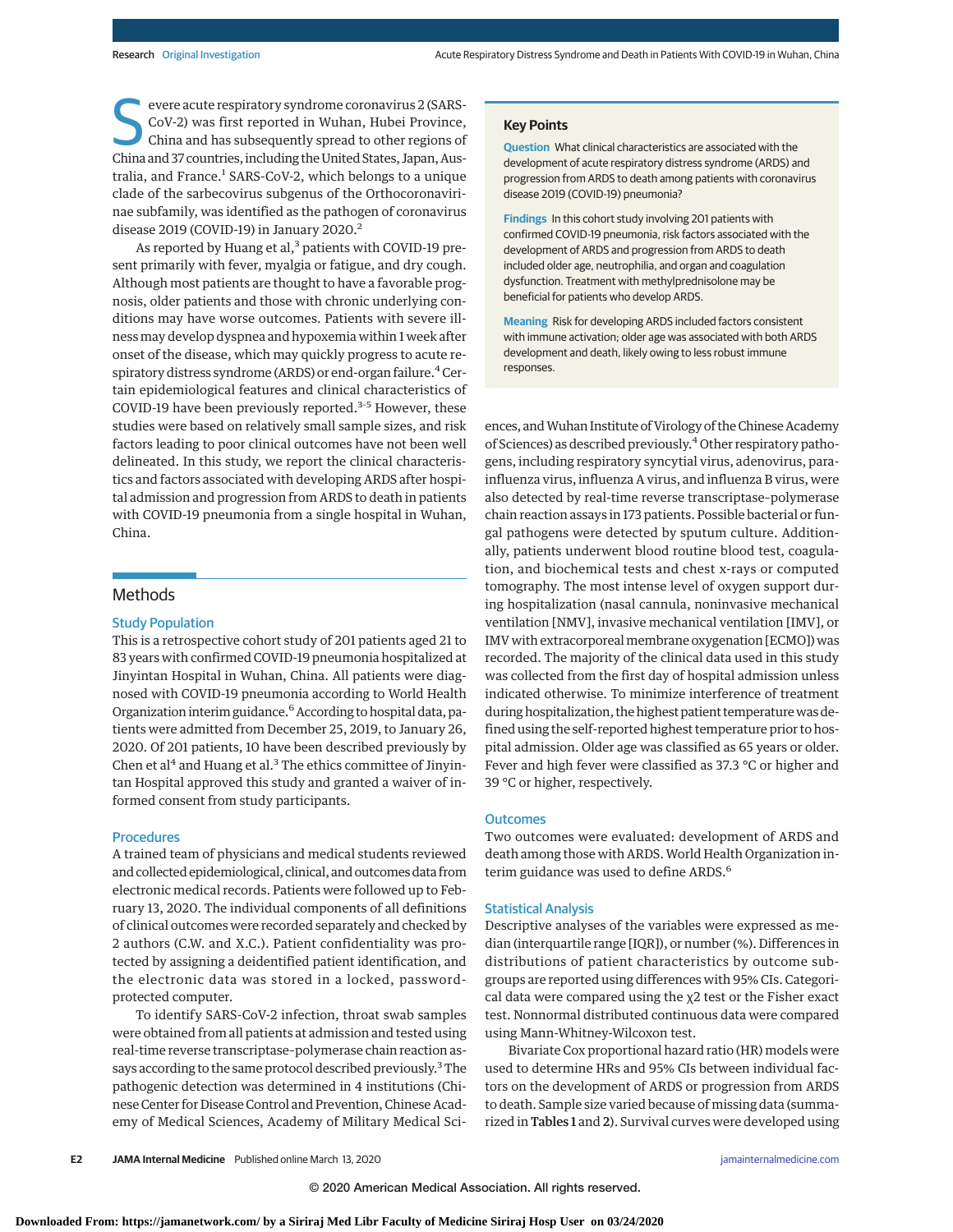#### Table 1. Demographic Characteristics of Patients With Coronavirus Disease 2019 Pneumonia

| <b>Study population</b>                       | No. (%)           |
|-----------------------------------------------|-------------------|
| No. of patients                               | 201               |
| Age, median (IQR), y                          | 51 (43-60)        |
| $\geq 65$                                     | 40 (19.9)         |
| < 65                                          | 161 (80.1)        |
| Highest patient temperature, median (IQR), °C | 38.8 (38.3-39.0)  |
| $\geq$ 39 (high fever)                        | 77 (38.3)         |
| $39$                                          | 93 (46.3)         |
| Gender                                        |                   |
| Male                                          | 128 (63.7)        |
| Female                                        | 73 (36.3)         |
| Wuhan seafood market exposure                 | 99 (49.3)         |
| Date of illness onset                         |                   |
| Before December 5, 2019                       | 1(0.5)            |
| December 6-31, 2019                           | 114 (56.7)        |
| January 1-14, 2020                            | 76 (37.8)         |
| After January 15, 2020                        | 10(5.0)           |
| Initial common symptoms                       |                   |
| Fever                                         | 188 (93.5)        |
| Cough                                         | 163 (81.1)        |
| Productive cough                              | 83 (41.3)         |
| Dyspnea                                       | 80 (39.8)         |
| Fatigue or myalgia                            | 65 (32.3)         |
| Chest imaging, infiltrate <sup>a</sup>        |                   |
| Unilateral                                    | 10(5.0)           |
| <b>Bilateral</b>                              | 191 (95.0)        |
| Comorbidities                                 |                   |
| Hypertension                                  | 39 (19.4)         |
| <b>Diabetes</b>                               | 22(10.9)          |
| Cardiovascular disease                        | 8(4.0)            |
| Liver disease                                 | 7 (3.5)           |
|                                               |                   |
| Nervous system disease                        | 7 (3.5)<br>5(2.5) |
| Chronic lung disease                          |                   |
| Chronic kidney disease                        | 2(1.0)            |
| Endocrine system disease <sup>b</sup>         | 2(1.0)            |
| Tumor                                         | 1(0.5)            |
| Other respiratory pathogen infection          |                   |
| Other viruses ( $n = 173$ )                   | 1(0.6)            |
| Bacteria <sup>c</sup> (n = 148)               | 0                 |
| Treatment in hospital                         |                   |
| Oxygen therapy                                | 165 (82.1)        |
| Nasal cannula                                 | 98 (48.8)         |
| <b>NMV</b>                                    | 61(30.3)          |
| <b>IMV</b>                                    | 5(2.5)            |
| <b>IMV with ECMO</b>                          | 1(0.5)            |
| Methylprednisolone                            | 62 (30.8)         |
| Therapy                                       |                   |
| Antibiotic                                    | 196 (97.5)        |
| Antiviral                                     | 170 (84.6)        |
| Immunomodulator <sup>d</sup>                  | 70 (34.8)         |
| Antioxidante                                  | 106 (52.7)        |

(continued)

Table 1. Demographic Characteristics of Patients With Coronavirus Disease 2019 Pneumonia (continued)

| <b>Study population</b> | No. (%)   |
|-------------------------|-----------|
| Clinical outcomes       |           |
| ARDS                    | 84 (41.8) |
| ICU admission           | 53(26.4)  |
| Death                   | 44 (21.9) |

Abbreviations: ARDS, acute respiratory distress syndrome; ECMO, extracorporeal membrane oxygenation; ICU, intensive care unit; IMV, invasive mechanical ventilation; IQR, interquartile range; NMV, noninvasive mechanical ventilation (including high flow supply and face mask).

a Including chest x-ray and computed tomography scan.

**b** Not including diabetes.

<sup>c</sup> Including 2 patients with positive results for tuberculosis antibodies.

<sup>d</sup> Including immunoglobulin, thymosin, and recombinant human granulocyte colony stimulating factor.

<sup>e</sup> Including glutathione and N-acetyl-L-cysteine.

the Kaplan-Meier method with log-rank test. Time to events (ARDS or death) were defined as the time from hospital admission to events.

The analyses regarding different factorswere based on nonmissing data, and missing data were not imputed. All tests were 2-sided, and a *P* value less than .05 was considered statistically significant. All analyses were performed with SPSS, version 23.0 (IBM SPSS), or R software, version 3.6.0 (R Foundation for Statistical Computing).

## **Results**

## Demographics and Characteristics

A total of 201 patients were included in this study (Table 1). Themedian agewas 51 years (IQR, 43-60 years), and 128 (63.7%) were male. The most commonly self-reported symptoms at onset of illness were fever (n = 188 [93.5%]), cough (n = 163 [81.1%]), productive cough (n = 83 [41.3%]), dyspnea (n = 80 [39.8%]), and fatigue or myalgia ( $n = 65$  [32.3%]). The majority (n = 154 [76.6%]) of patients had fever with cough; 74 (36.8%) had fever with dyspnea; 66 (32.8%) had fever with fatigue, myalgia, or headache; and only 13 (6.5%) presented with fever alone (eTable 1 in the [Supplement\)](https://jamanetwork.com/journals/jama/fullarticle/10.1001/jamainternmed.2020.0994?utm_campaign=articlePDF%26utm_medium=articlePDFlink%26utm_source=articlePDF%26utm_content=jamainternmed.2020.0994). A total of 191 (95.0%) patients had findings of bilateral infiltrates on radiographic imaging, while 10 (5.0%) patients had unilateral infiltrates. Sixty-six (32.8%) patients had comorbidities, including hypertension (n = 39 [19.4%]), diabetes (n = 22 [10.9%]), liver disease (n = 7 [3.5%]), nervous system disease (n = 7 [3.5%]), chronic lung disease (n = 5 [2.5%]), chronic kidney disease (n = 2 [1.0%]), endocrine system diseases not including diabetes (n = 2 [1.0%]), and tumors (n = 1 [0.5%]). Most (n = 173 [86.1%]) patients were tested for 9 additional respiratory pathogens. Bacteria and fungi cultures were collected from 148 (73.6%) patients. Only 1 patient was coinfected with influenza A virus.

#### Treatments in Hospital

Of the 201 patients, 165 (82.1%) required oxygen support in the hospital (Table 1). The most intense level was recorded, in-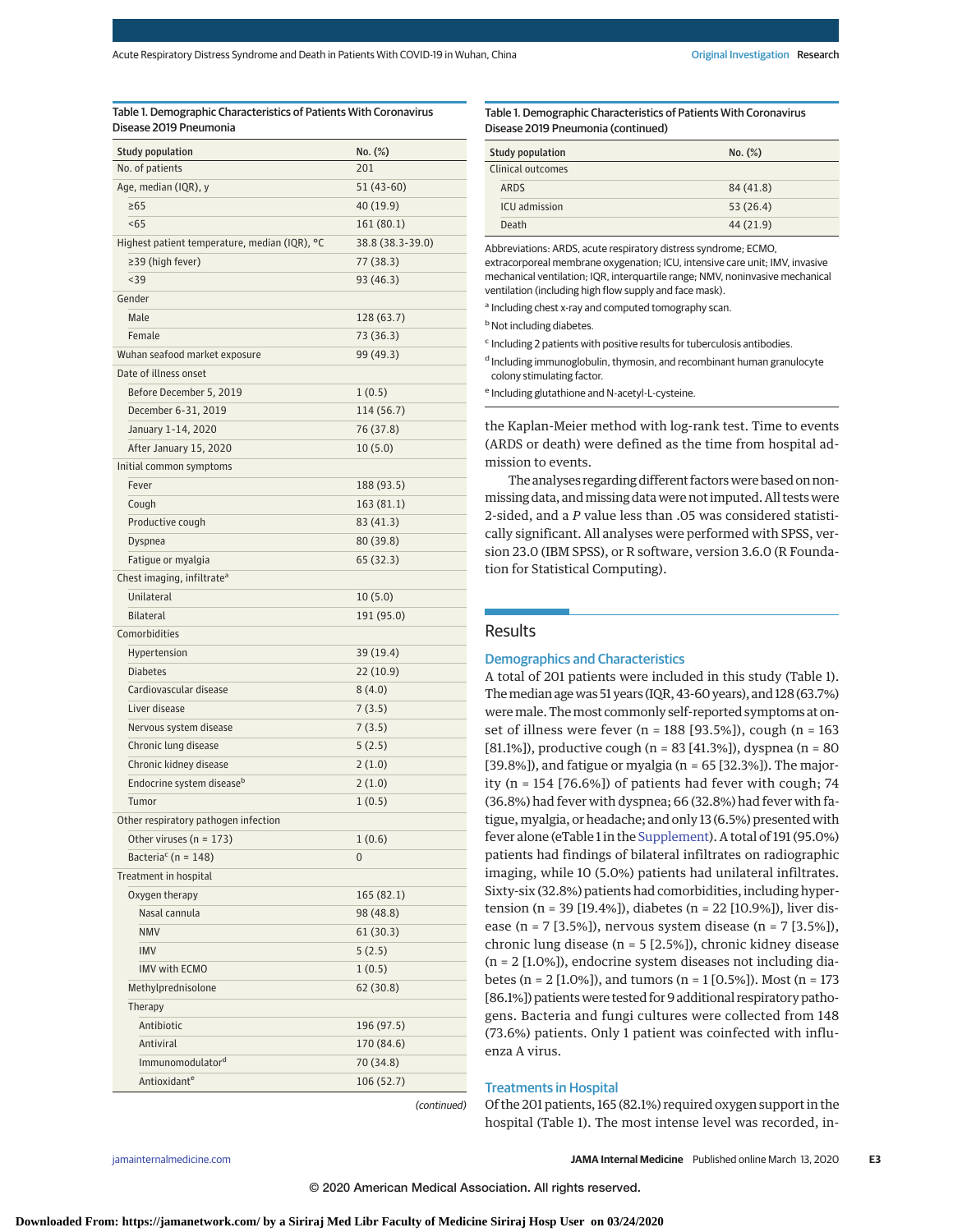| Tests in study population               | Reference<br>values | No. of<br>patients<br>tested | Value,<br>median (IQR)                     | No. of patients<br>with value<br>deviation from<br>reference (%) |
|-----------------------------------------|---------------------|------------------------------|--------------------------------------------|------------------------------------------------------------------|
| Hematologic                             |                     |                              |                                            |                                                                  |
| White blood cells, ×10 <sup>9</sup> /mL | $3.5 - 9.5$         | 197                          | 5.94 (3.80-9.08)                           | 46 $(23.4)$ <sup>a</sup>                                         |
| Neutrophils, ×10 <sup>9</sup> /mL       | $1.8 - 6.3$         | 197                          | 4.47 (2.32-7.70)                           | 68 $(34.5)^a$                                                    |
| Lymphocytes, ×10 <sup>9</sup> /mL       | $1.1 - 3.2$         | 197                          | $0.91(0.60-1.29)$                          | $126(64.0)^b$                                                    |
| Monocytes, ×10 <sup>9</sup> /mL         | $0.1 - 0.6$         | 197                          | $0.33(0.22 - 0.44)$                        | $18(9.1)^a$                                                      |
| Platelets, ×10 <sup>9</sup> /mL         | 125-350             | 197                          | 180.00 (137.00-241.50)                     | 37 $(18.8)^{b}$                                                  |
| CD3, /µL                                | <b>NA</b>           | 97                           | 607.00 (430.50-830.50)                     | <b>NA</b>                                                        |
| $CD4$ , / $\mu$ L                       | <b>NA</b>           | 97                           | 353.00 (226.50-499.00)                     | <b>NA</b>                                                        |
| CD8, /µL                                | <b>NA</b>           | 97                           | 236.00 (142.50-314.50)                     | <b>NA</b>                                                        |
| Biochemical                             |                     |                              |                                            |                                                                  |
| Total bilirubin, mg/dL                  | $0 - 26$            | 198                          | 11.45 (9.00-14.75)                         | $10(5.1)^a$                                                      |
| AST, U/L                                | $15 - 40$           | 198                          | 33.00 (26.00-45.00)                        | 59 (29.8) <sup>a</sup>                                           |
| ALT, U/L                                | $9 - 50$            | 198                          | 31.00 (19.75-47.00)                        | 43 $(21.7)^a$                                                    |
| Total protein, g/L                      | $65 - 85$           | 198                          | 63.90(59.78-67.00)                         | $113(57.1)^b$                                                    |
|                                         | $40 - 55$           | 198                          |                                            | 195 $(98.5)^{b}$                                                 |
| Albumin, g/L                            | $20 - 40$           | 198                          | 32.75 (29.10-35.40)<br>30.65 (28.58-33.72) |                                                                  |
| Globulin, g/L                           |                     |                              |                                            | $8(4.0)^a$                                                       |
| Prealbumin, mg/L                        | 200-430             | 187                          | 121.00 (87.00-157.00)                      | $164(87.7)^{b}$                                                  |
| Urea, mM                                | $3.6 - 9.5$         | 198                          | $4.80(3.68-6.10)$                          | $9(4.5)^a$                                                       |
| Creatinine, µM                          | $57 - 111$          | 198                          | 72.20 (57.68-83.00)                        | $9(4.5)^a$                                                       |
| Glucose, mM                             | $3.9 - 6.1$         | 197                          | $6.00(5.00-7.95)$                          | $89(45.2)^a$                                                     |
| CK-MB, U/L                              | $0 - 24$            | 198                          | 15.00 (12.00-20.00)                        | $9(4.5)^a$                                                       |
| Cholinesterase, U/L                     | 5000-12000          | 185                          | 7776.00 (6427.00-9216.50)                  | $11(6.0)^{b}$                                                    |
| Cystatin C, mg/L                        | $0.6 - 1.55$        | 182                          | $0.88(0.74-1.05)$                          | $10(5.5)^a$                                                      |
| LDH, U/L                                | 120-150             | 198                          | 307.50 (232.25-389.25)                     | 194 $(98.0)^a$                                                   |
| a-HBDH, U/L                             | 72-182              | 194                          | 252.50 (195.25-337.50)                     | $148(76.3)^a$                                                    |
| LDL, mM                                 | $2.1 - 3.37$        | 195                          | $2.06(1.60-2.58)$                          | 94 $(48.2)^{b}$                                                  |
| Infection-related indices               |                     |                              |                                            |                                                                  |
| hs-CRP, mg/L                            | $0 - 5$             | 194                          | 42.40 (14.15-92.68)                        | $166(85.6)^a$                                                    |
| $IL-6$ , pg/L                           | $0 - 7$             | 123                          | $6.98(5.46-9.02)$                          | $60(48.8)^a$                                                     |
| ESR, mm/h                               | $0 - 15$            | 194                          | 49.30 (40.00-66.88)                        | $182 (93.8)^a$                                                   |
| Serum ferritin, ng/mL                   | 21.8-274.66         | 163                          | 594.00 (315.69-1266.16)                    | $128(78.5)^a$                                                    |
| Coagulation function                    |                     |                              |                                            |                                                                  |
| PT, s                                   | $10.5 - 13.5$       | 195                          | 11.10 (10.20-11.90)                        | $4(2.1)^a$                                                       |
| APTT, s                                 | $21 - 37$           | 195                          | 28.70 (23.30-33.70)                        | $19(9.7)^a$                                                      |
| D-dimer, µg/mL                          | $0 - 1.5$           | 189                          | $0.61(0.35-1.28)$                          | 44 $(23.3)^a$                                                    |

Table 2. Initial Laboratory Indices of Patients With Coronavirus Disease 2019 Pneumonia

Abbreviations: α-HBDH, α-hydroxybutyric dehydrogenase; ALT, alanine aminotransferase; APTT, activated partial thromboplastin time; AST, aspartate aminotransferase; CK-MB, creatine kinase muscle-brain isoform; ESR, erythrocyte sedimentation rate; hs-CRP, high-sensitivity C-reactive protein; IL-6, interleukin-6; IQR, interquartile range; LDH, lactate dehydrogenase; LDL, low-density lipoprotein; PT, prothrombin time. <sup>a</sup> Above reference. **b** Below reference.

cluding nasal cannula (n = 98 [48.8%]), NMV (n = 61 [30.3%]), IMV (n = 5 [2.5%]), or IMV with ECMO (n = 1 [0.5%]). Among 201 patients, most (n = 196 [97.5%]) received empirical antibiotic treatment and antiviral therapy (n = 170 [84.6%]), including oseltamivir (n = 134 [66.7%]), ganciclovir (n = 81 [40.3%]), lopinavir/ritonavir (n = 30 [14.9%]), and interferon alfa (n = 22 [10.9%]). More than half (n = 106 [52.7%]) of patients received antioxidant therapy, including glutathione and N-acetyl-L-cysteine. Methylprednisolone was given to 62 (30.8%) patients, and immunomodulators, including immunoglobulin, thymosin, and recombinant human granulocyte colony stimulating factor, were given to 70 (34.8%) patients.

## Laboratory Indices

Laboratory findings on hospital admission are summarized in Table 2. Of 194 patients, 166 (85.6%) demonstrated increased highsensitivity C-reactive protein. More than half (126 of 197 [64.0%]) of this cohort had lymphocytopenia. About one-third (68 of 197

[34.5%]) of patients had neutrophilia. Approximately one-quarter (46 of 197 [23.4%]) of patients had leukocytosis. Some patients demonstrated liver injury with elevated aspartate aminotransferase (AST; 59 of 198 [29.8%]) and alanine aminotransferase (ALT; 43 of 198 [21.7%]). Most patients presented with an elevated myocardial indices: 194 of 198 (98.0%) had elevated lactate dehydrogenase (LDH), and 9 of 198 (4.5%) had an elevated creatine kinase muscle-brain isoform. Few patients had kidney injury indicated by elevated plasma urea (9 of 198 [4.5%]) and serum creatinine (9 of 198 [4.5%]). Of 195 patients, 4 (2.1%) presented with prolonged prothrombin times (PTs).

#### Clinical Outcomes

As of February 13, 2020, 144 of the total 201 patients (71.6%) were discharged from the hospital. The median hospital stay was 13 days (IQR, 10-16 days), and 13 (6.5%) patients were still hospitalized. Of the entire cohort, 84 (41.8%) patients developed ARDS, 53 (26.4%) were admitted to the intensive care unit,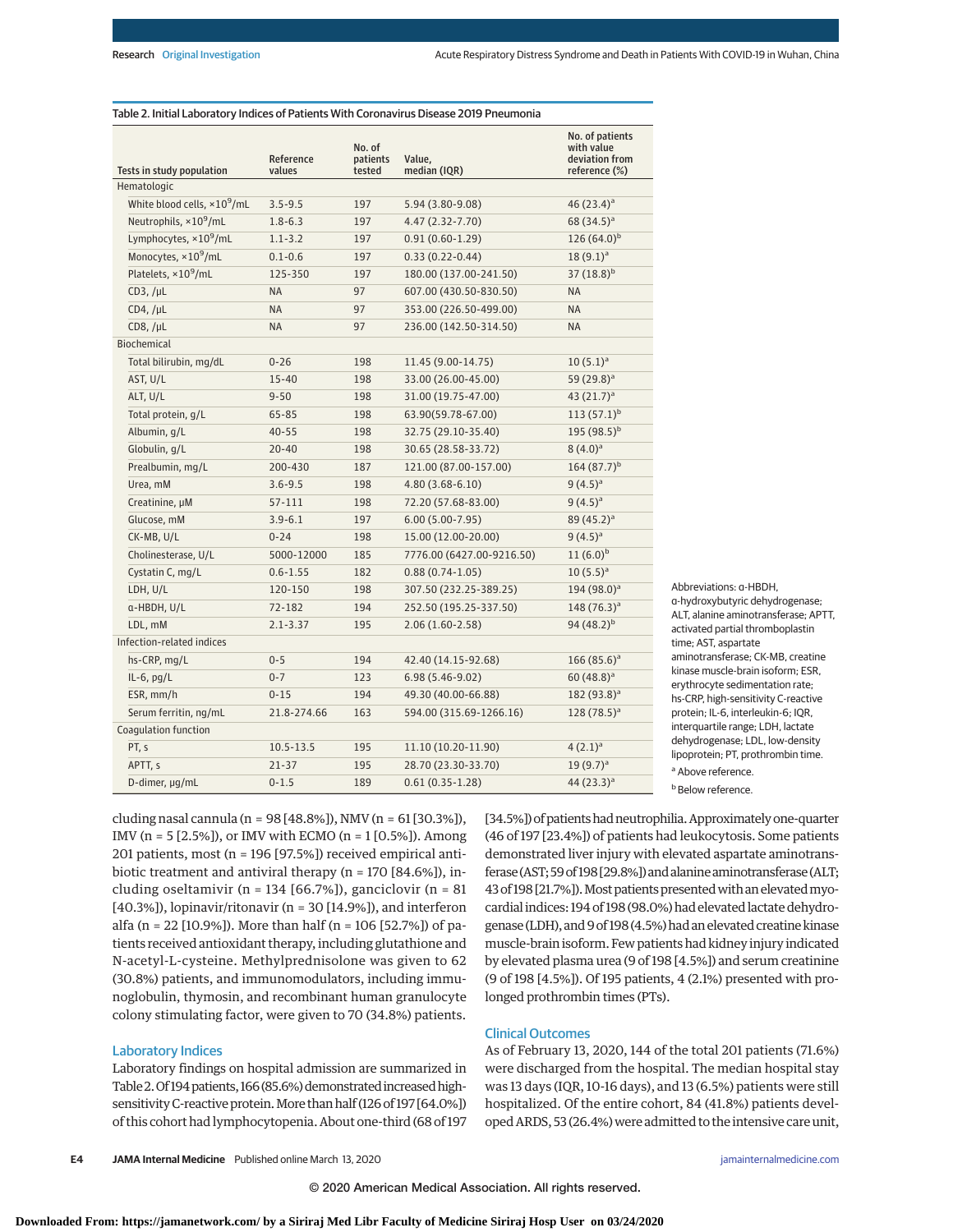67 (33.3%) received mechanical ventilation, and 44 (21.9%) died. Among the 67 patients who received mechanical ventilation, 44 (65.7%) died, 14 (20.9%) were discharged from the hospital, and 9 (13.4%) remained hospitalized. The median time from admission to developing ARDS was 2 days (IQR, 1-4 days). All of the patients who died had developed ARDS and received mechanical ventilation.

Table 3 demonstrates that when compared with patients without ARDS, patients with ARDS were older (difference, 12.0 years; 95% CI, 8.0-16.0 years; *P* < .001) and had higher temperature prior to admission (difference, 0.30 °C; 95% CI, 0.00- 0.50 °C; *P* = .004). More patients with ARDS presented with initial symptoms of dyspnea compared with those without ARDS (difference, 33.9%; 95% CI, 19.7%-48.1%;*P* < .001). Compared with patients without ARDS, patients with ARDS had a higher proportion of comorbidities, including hypertension (difference, 13.7%; 95% CI, 1.3%-26.1%; *P* = .02) and diabetes (difference, 13.9%; 95% CI, 3.6%-24.2%; *P* = .002). In addition, when compared with patients who did not have ARDS, patients who developed ARDS were less likely to be treated with antiviral therapy (difference, −14.4%; 95% CI, −26.0% to −2.9%; *P* = .005) and more likely to be treated with methylprednisolone (difference, 49.3%; 95% CI, 36.4%-62.1%; *P* < .001). Of 84 patients with ARDS, 61 (72.6%) received NMV, 17 (20.2%) received nasal cannula, 5 (6.0%) received IMV, and 1 (1.2%) received IMV with ECMO.

Compared with patients without ARDS, for patients with ARDS, the value of liver damage indices (total bilirubin [difference, 1.90 mg/dL; 95% CI, 0.60-3.30 mg/dL; *P* = .004]), renal dysfunction indices (urea [difference, 1.69 mM; 95% CI, 1.10-2.29 mM; *P* < .001]), inflammation-related indices (interleukin-6 [IL-6] [difference, 0.93 pg/L; 95% CI, 0.07-1.98 pg/L; *P* = .03]), and coagulation function indices (D-dimer [difference, 0.52 μg/mL; 95% CI, 0.21-0.94 μg/mL; *P* < .001]) were significantly elevated. However, lymphocyte counts (difference, -0.34 ×10<sup>9</sup>/mL; 95% CI, -0.47 to -0.22 ×10<sup>9</sup>/mL; *P* < .001) and CD8 T cells (difference, −66.00 cells/μL; 95% CI, −129.00 to −7.00 cells/μL; *P* = .03) were significantly decreased.

As summarized in Table 4, older age (≥65 years old), high fever (≥39 °C), comorbidities (eg, hypertension, diabetes), neutrophilia, lymphocytopenia (as well as lower CD3 and CD4 Tcell counts), elevated end-organ related indices (eg, AST, urea, LDH), elevated inflammation-related indices (highsensitivity C-reactive protein and serum ferritin), and elevated coagulation function–related indicators (PT and Ddimer) were significantly associated with higher risks of the development of ARDS. Patients who received treatment with methylprednisolone appear to have been sicker than patients who did not receive it. Specifically, a higher proportion of patients who received methylprednisolone were classified into a higher grade on the Pneumonia Severity Index<sup>7</sup> compared with patients who did not receivemethylprednisolone (*P* = .01; eTable 2 in the [Supplement\)](https://jamanetwork.com/journals/jama/fullarticle/10.1001/jamainternmed.2020.0994?utm_campaign=articlePDF%26utm_medium=articlePDFlink%26utm_source=articlePDF%26utm_content=jamainternmed.2020.0994).

In the subgroup of patients who developed ARDS, patients who ultimately died were older (difference, 18.0 years; 95% CI, 13.0-23.0 years; *P* < .001) and had lower proportion of high fever (difference, −31.8%; 95% CI, −56.5% to −7.1%; *P* = .007) than those who survived. They also had higher proportions of hypertension (difference, 18.9%; 95% CI, −2.0% to 39.7%;  $P = .05$ ). The patients who died were less likely to be treated with antiviral therapy (difference, −40.7%; 95% CI, −58.5% to −22.9%; *P* < .001). Regarding the most intense level of oxygen support among the 44 ARDS patients who died, 38 (86.4%) received NMV, 5 (11.4%) received IMV, and 1 (2.3%) received IMV with ECMO.

For patients with ARDS who died, the value of liver damage indices (total bilirubin [difference, 2.60 mg/dL; 95% CI, 0.30-5.20mg/dL;*P* = .03]), renal dysfunction indices (urea [difference, 1.50 mM; 95% CI, 0.50-2.70 mM; *P* = .004]), inflammation-related indices (IL-6 [difference, 3.88 pg/L; 95% CI, 2.20-6.13 pg/L;*P* < .001]), and coagulation function indices (Ddimer [difference, 2.10 μg/mL; 95% CI, 0.89-5.27 μg/mL; *P* = .001]) were significantly elevated compared with patients with ARDS who survived. However, lymphocyte counts (difference, -0.23 ×10<sup>9</sup>/mL; 95% CI, -0.41 to -0.07 ×10<sup>9</sup>/mL; *P* = .004) and CD8 T cells (difference, -134 cells/µL; 95% CI, −221 to −10 cells/μL; *P* = .05) were significantly decreased (Table 3).

Bivariate Cox models showed that several factors related to the development of ARDS were not associated with death, which included comorbidities, lymphocyte counts, CD3 and CD4 T-cell counts, AST, prealbumin, creatinine, glucose, low-density lipoprotein, serum ferritin, and PT. However, IL-6 was statistically significantly associated with death (Table 4). Although high fever was associated with higher likelihood of developing ARDS (HR, 1.77; 95% CI, 1.11-2.84), it was negatively associated with death (HR, 0.41; 95% CI, 0.21-0.82).

Finally, among the patients with ARDS, of those who received methylprednisolone treatment, 23 of 50 (46.0%) patients died, while of those who did not receive methylprednisolone treatment, 21 of 34 (61.8%) died. The administration of methylprednisolone appears to have reduced the risk of death in patients with ARDS (HR, 0.38; 95% CI, 0.20-0.72; *P* = .003) (Figure).

## **Discussion**

In this cohort study, we reported the clinical characteristics and risk factors associated with clinical outcomes in patients with COVID-19 pneumonia who developed ARDS after admission, as well as those who progressed from ARDS to death. Patients who received methylprednisolone treatment were much more likely to develop ARDS likely owing to confounding by indication; specifically, sicker patients weremore likely to be given methylprednisolone. However, administration of methylprednisolone appeared to reduce the risk of death in patients with ARDS. These findings suggest that for patients with COVID-19 pneumonia, methylprednisolone treatment may be beneficial for those who have developed ARDS on disease progression. However, these results should be interpreted with caution owing to potential bias and residual confounding in this observational study with a small sample size. Doubleblinded randomized clinical trials should be conducted to validate these results.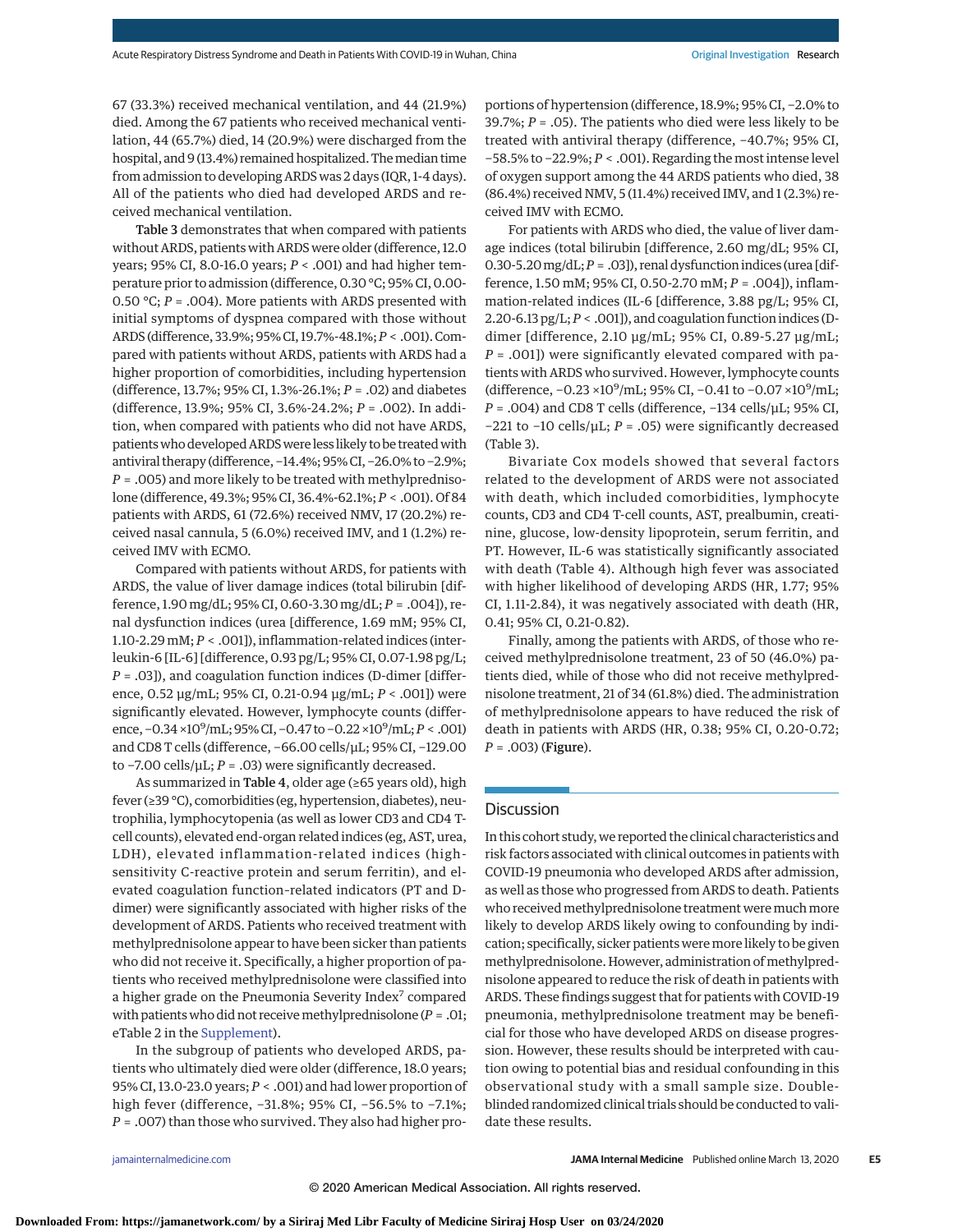|                                                                | Table 3. Clinical Characteristics and Initial Laboratory Indices Among |                                      | Patients With and Without ARDS      |                |                              |                             |                                 |                 |
|----------------------------------------------------------------|------------------------------------------------------------------------|--------------------------------------|-------------------------------------|----------------|------------------------------|-----------------------------|---------------------------------|-----------------|
|                                                                | All patients                                                           |                                      |                                     |                | Patients with ARDS           |                             |                                 |                 |
| Clinical characteristics                                       | No. $(%)$ (n = 117)<br>Without ARDS,                                   | (%)<br>With ARDS, No.<br>(n = $84$ ) | Difference<br>(95% CI) <sup>a</sup> | valueb         | Alive, No. $(%)$<br>(n = 40) | Died, No. $(%)$<br>(n = 44) | Difference<br>(95% CI)ª         | valueb          |
| Age, median (IQR), y                                           | 48.0 (40.0 to 54.0)                                                    | 58.5 (50.0 to 69.0)                  | 12.0(8.0 to 16.0)                   | 5001           | 50.0 (40.3 to 56.8)          | 68.5 (59.3 to 75.0)         | 18.0(13.0 to 23.0)              | 5001            |
| $\sqrt{2}$<br>Highest patient<br>temperature,<br>median (IQR), | 38.60 (38.2 to 39.0)                                                   | 39.0 (38.5 to 39.6)                  | 0.3(0.0 to 0.5)                     | 004            | 39.0 (38.5 to 39.7)          | 38.9 (38.0 to 39.2)         | $-0.3(-0.6\text{ to }0.0)$      | 05              |
| 239 (high fever)                                               | 36 (36.4)                                                              | 41(57.7)                             |                                     |                | 27 (73.0)                    | 14(41.2)                    |                                 |                 |
| $55 - 39$                                                      | 63(63.6)                                                               | 30(42.3)                             | 21.3 (5.3 to 37.5)                  | .006           | 10 (27.0)                    | 20 (58.8)                   | $-31.8(-56.5 to -7.1)$          | 007             |
| Gender                                                         |                                                                        |                                      |                                     |                |                              |                             |                                 |                 |
| Male                                                           | 68 (58.1)                                                              | 60(71.4)                             |                                     |                | 31(77.5)                     | 29 (65.9)                   |                                 |                 |
| Female                                                         | 49 (41.9)                                                              | 24 (28.6)                            | $13.3(-0.9 to 27.5)$                | 05             | 9(22.5)                      | 15 (34.1)                   | $-11.6(-33.0 to 9.9)$           | .24             |
| Initial symptoms                                               |                                                                        |                                      |                                     |                |                              |                             |                                 |                 |
| Fever                                                          | 110 (94.0)                                                             | 78 (92.9)                            | $-1.2(-9.2 to 6.8)$                 | .74            | 39 (97.5)                    | 39 (88.6)                   | $-8.9(-21.8 \text{ to } 4.1)$   | .25             |
| Cough                                                          | 95(81.2)                                                               | 68(81.0)                             | $-0.2(-11.5$ to $11.0)$             | $-97$          | 35 (87.5)                    | 33 (75.0)                   | $-12.5(-31.3 \text{ to } 6.3)$  | .15             |
| Productive cough                                               | 42 (35.9)                                                              | 41 (48.8)                            | $12.9(-1.9 to 27.7)$                | $\overline{0}$ | 22 (55.0)                    | 19 (43.2)                   | $-11.8(-35.5 \text{ to } 11.8)$ | .28             |
| Dyspnea                                                        | 30 (25.6)                                                              | 50(59.5)                             | 33.9 (19.7 to 48.1)                 | $1001 -$       | 21(52.5)                     | 29 (65.9)                   | 13.4 (-9.8 to 36.7)             | $\overline{21}$ |
| Fatigue or myalgia                                             | 38 (32.5)                                                              | 27(32.1)                             | $-0.3(-13.8$ to $13.1)$             | 96             | 12 (30.0)                    | 15 (34.1)                   | $4.1(-18.2$ to $26.4)$          | 69              |
| Comorbidities                                                  |                                                                        |                                      |                                     |                |                              |                             |                                 |                 |
| Hypertension                                                   | 16 (13.7)                                                              | 23 (27.4)                            | 13.7(1.3 to 26.1)                   | $\overline{0}$ | 7(17.5)                      | 16 (36.4)                   | $18.9(-2.0 to 39.7)$            | $-50$           |
| <b>Diabetes</b>                                                | 6(5.1)                                                                 | 16(19.0)                             | 13.9 (3.6 to 24.2)                  | .002           | 5(12.5)                      | 11 (25.0)                   | $12.5(-6.3 to 31.3)$            | .15             |
| Cardiac disease                                                | 3(2.6)                                                                 | 5(6.0)                               | $3.4(-3.4 to 10.2)$                 | $-40$          | 4(10.0)                      | 4(9.1)                      | $-0.9(-14.4 to 12.6)$           | $\overline{13}$ |
| Treatment in hospital                                          |                                                                        |                                      |                                     |                |                              |                             |                                 |                 |
| Oxygen therapy <sup>c</sup>                                    |                                                                        |                                      |                                     |                |                              |                             |                                 |                 |
| Nasal cannula                                                  | 81 (69.2)                                                              | 17 (20.2)                            | $-49.0(-62.0 to -36.0)$             |                | 17(42.5)                     | $\circ$                     | $-42.5(-60.2 to -24.8)$         |                 |
| NMV                                                            | $\circ$                                                                | 61(72.6)                             | 72.6(62.1 to 83.2)                  |                | 23(57.5)                     | 38 (86.4)                   | 28.9 (8.1 to 49.6)              |                 |
| $\geq$                                                         | $\circ$                                                                | 5(6.0)                               | $6.0(-0.1 to 12.0)$                 | 1001           | $\circ$                      | 5(11.4)                     | $11.4(-0.4 to 23.1)$            | 5001            |
| IMV with ECMO                                                  | $\circ$                                                                | 1(1.2)                               | $1.2(-2.2$ to $4.5)$                |                | $\circ$                      | 1(2.3)                      | $2.3(-4.4 to 8.9)$              |                 |
| Methylprednisolone                                             | 12(10.3)                                                               | 50 (59.5)                            | 49.3 (36.4 to 62.1)                 | 1001           | 27(67.5)                     | 23 (52.3)                   | $-15.2$ ( $-38.3$ to $7.9$ )    | $-16$           |
| Antibiotic therapy                                             | 113 (96.6)                                                             | 83 (98.8)                            | $2.2(-2.8 to 7.3)$                  | .59            | 40 (100.0)                   | 43 (97.7)                   | $-2.3(-8.9 to 4.4)$             | $-99$           |
| Antiviral therapy                                              | 106 (90.6)                                                             | 64 (76.2)                            | $-14.4(-26.0 to -2.9)$              | .005           | 39 (97.5)                    | 25 (56.8)                   | ெ<br>$-40.7(-58.5$ to $-22$ .   | 5001            |
| Laboratory findings, value, median (IQR)                       |                                                                        |                                      |                                     |                |                              |                             |                                 |                 |
| Hematologic                                                    |                                                                        |                                      |                                     |                |                              |                             |                                 |                 |
| Whiteboodells <sub>x</sub> 10 <sup>9</sup> /mL                 | 5.02 (3.37 to 7.18)                                                    | 8.32 (5.07 to 11.20)                 | 2.56 (1.56 to 3.63)                 | 1001           | 6.62 (4.79 to 11.23)         | 8.61 (5.90 to 11.44)        | $1.11(-0.76 \text{ to } 3.08)$  | .19             |
| Neutrophils, ×10 <sup>9</sup> /mL                              | 3.06 (2.03 to 5.56)                                                    | 7.04 (3.98 to 10.12)                 | 2.99 (1.97 to 4.06)                 | 5001           | 5.91 (3.39 to 9.70)          | 7.43 (5.15 to 10.60)        | $1.30(-0.44 to 3.17)$           | .14             |
| Lymphocytes, ×10 <sup>9</sup> /mL                              | 1.08 (0.72 to 1.45)                                                    | 0.67(0.49 to 0.99)                   | $-0.34(-0.47$ to $-0.22)$           | 001            | 0.80(0.56 to 1.17)           | 0.59(0.48 to 0.74)          | $-0.23(-0.41$ to $-0.07)$       | .004            |
| Monocytes, ×10 <sup>9</sup> /mL                                | 0.34(0.24 to 0.43)                                                     | 0.29(0.20 to 0.44)                   | $-0.03(-0.08 to 0.01)$              | .15            | 0.35(0.20 to 0.44)           | 0.25(0.20 to 0.45)          | $-0.03(-0.12$ to $0.05)$        | $\overline{41}$ |
| Platelets, ×10 <sup>9</sup> /mL                                | 178.00 (140.00 to 239.50)                                              | to 252.50)<br>187.00 (124.50         | $-4.00(-27.00 to 20.00)$            | .73            | 204.00 (137.25 to 262.75)    | 162.00 (110.50 to 231.00)   | $-31.00(-65.00 to 5.00)$        | .10             |
| $CD3$ , / $\mu$ L                                              | 633.00 (467.00 to 846.00)                                              | to 633.75)<br>446.50 (231.00         | $-215.00(-358.00 to -73.00)$        | .003           | 563.00 (281.00 to 769.50)    | 264.00 (222.00 to 448.00)   | $-237.00(-471.00 to 40.00)$     | $\overline{0}$  |
| $CD4$ , /µL                                                    | 371.00 (283.00 to 572.00)                                              | to 398.00)<br>234.00 (136.75         | $-138.00(-224.00 to -51.00)$        | .004           | 286.00 (132.00 to 449.50)    | 166.00 (128.50 to 312.50)   | $-81.00(-264.00 to 55.00)$      | .25             |
| CD8,/µL                                                        | 241.00 (159.00 to 323.00)                                              | 157.50 (76.00 to 289.50)             | $-66.00(-129.00 to -7.00)$          | $\overline{0}$ | 273.00 (88.00 to 316.00)     | 96.00 (67.00 to 143.50)     | $-134.00(-221.00 to -10.00)$    | 0 <sub>5</sub>  |
|                                                                |                                                                        |                                      |                                     |                |                              |                             |                                 |                 |

**E6 JAMA Internal Medicine** Published online March 13, 2020 **(Reprinted)** and *Reprinted and American* internalmedicine.com

(continued) (continued)

© 2020 American Medical Association. All rights reserved.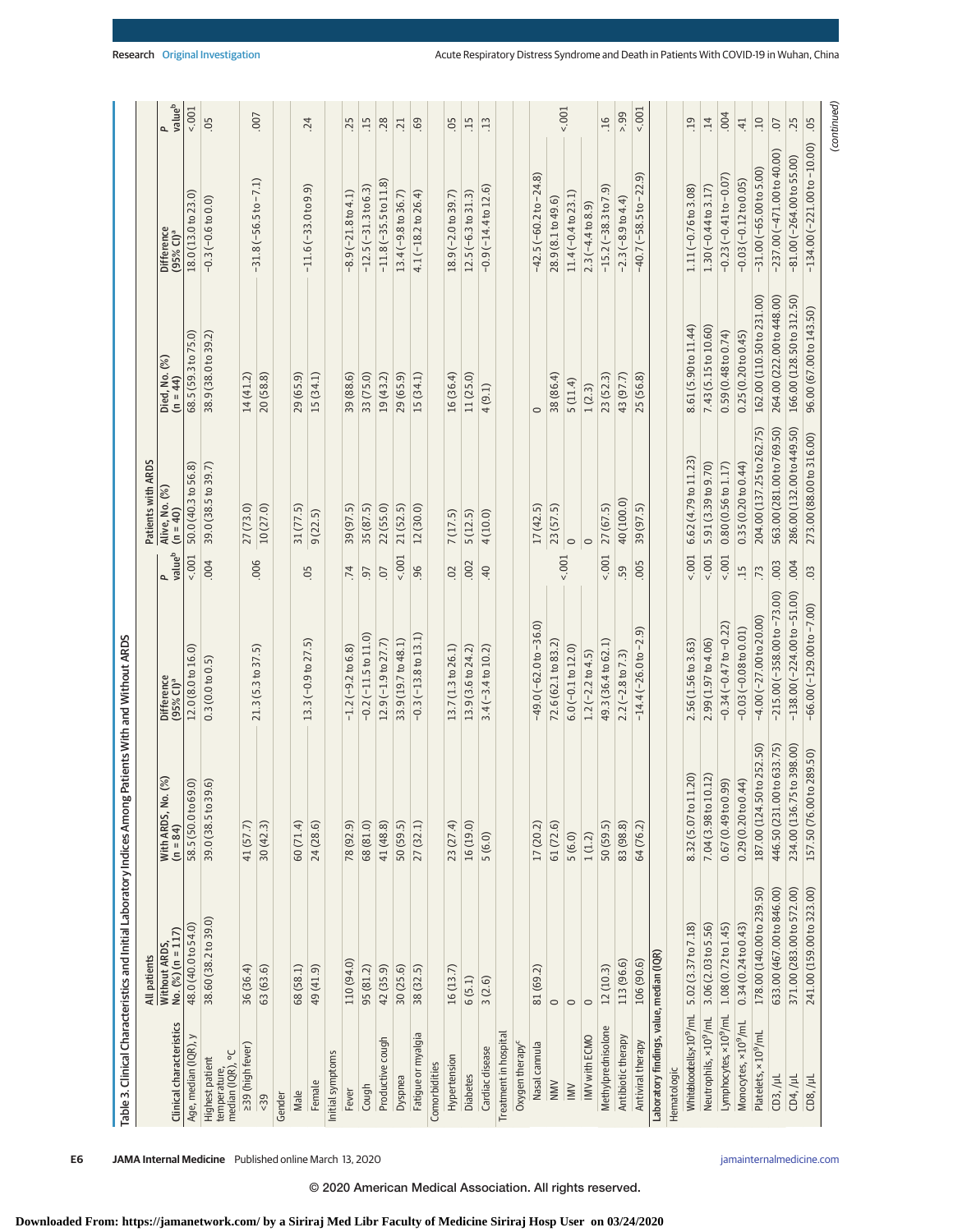| All patients                       |                                  |                                                                          |                                                                                                                                                                                                                                                                                                                                                                                                                                                                                                                                                                                          | Patients with ARDS              |                                 |                                                        |                                                                                                                                                                                                                                           |
|------------------------------------|----------------------------------|--------------------------------------------------------------------------|------------------------------------------------------------------------------------------------------------------------------------------------------------------------------------------------------------------------------------------------------------------------------------------------------------------------------------------------------------------------------------------------------------------------------------------------------------------------------------------------------------------------------------------------------------------------------------------|---------------------------------|---------------------------------|--------------------------------------------------------|-------------------------------------------------------------------------------------------------------------------------------------------------------------------------------------------------------------------------------------------|
| No. (%) (n = 117)<br>Without ARDS, | With ARDS, No. $(%)$<br>(n = 84) | Difference<br>(95% CI) <sup>a</sup>                                      | valueb<br>P.                                                                                                                                                                                                                                                                                                                                                                                                                                                                                                                                                                             | Alive, No. $(%)$<br>(n = 40)    | Died, No. $(%)$<br>(n = 44)     | Difference<br>(95% CI) <sup>a</sup>                    | valueb<br>d.                                                                                                                                                                                                                              |
| 10.50 (8.60 to 13.65)              | 12.90 (9.50 to 17.05)            | 1.90(0.60 to 3.30)                                                       | 004                                                                                                                                                                                                                                                                                                                                                                                                                                                                                                                                                                                      | 11.65 (9.33 to 15.15)           | 14.50 (10.35 to 19.80)          | 2.60 (0.30 to 5.20)                                    | $\overline{0}$                                                                                                                                                                                                                            |
| 30.00 (24.00 to 38.50)             | to 53.00)<br>38.00 (30.50        | 9.00 (5.00 to 12.00)                                                     | 5001                                                                                                                                                                                                                                                                                                                                                                                                                                                                                                                                                                                     | 38.50 (32.25 to 57.25)          | 37.00 (30.00 to 52.00)          | $-4.00$ ( $-10.00$ to 2.00)                            | 21                                                                                                                                                                                                                                        |
| 27.00 (18.00 to 41.50)             | to 52.50)<br>35.00 (21.50        | 7.00 (2.00 to 13.00)                                                     | $\overline{0}$                                                                                                                                                                                                                                                                                                                                                                                                                                                                                                                                                                           | 35.00 (23.25 to 55.25)          | 39.00 (20.50 to 52.50)          | $-2.00(-11.00 to 8.00)$                                | .71                                                                                                                                                                                                                                       |
| 64.30 (60.95 to 67.25)             | to 66.85)<br>63.50 (57.40        | $-1.40(-3.10 to 0.30)$                                                   | $\Xi$                                                                                                                                                                                                                                                                                                                                                                                                                                                                                                                                                                                    | 63.90 (57.83 to 67.60)          | 62.70 (56.90 to 65.95)          | $-1.60(-4.40 to 1.00)$                                 | $\overline{c}$                                                                                                                                                                                                                            |
| 33.70 (30.95 to 36.30)             | 30.40 (27.15 to 33.35)           | $-3.50(-4.60 to -2.30)$                                                  | $5001 -$                                                                                                                                                                                                                                                                                                                                                                                                                                                                                                                                                                                 | 31.35 (27.70 to 34.20)          | 29.10 (26.20to 31.55)           | $-2.30(-4.10 \text{ to } -0.70)$                       | 007                                                                                                                                                                                                                                       |
| 30.00 (28.25 to 32.55)             | to 35.05)<br>31.60 (29.35        | 1.60 (0.60 to 2.80)                                                      | 004                                                                                                                                                                                                                                                                                                                                                                                                                                                                                                                                                                                      | 30.70 (29.40 to 33.52)          | 32.90 (29.10 to 36.30)          | $1.50(-0.50 to 3.50)$                                  | .18                                                                                                                                                                                                                                       |
| 136.00 (99.50 to 170.00)           | 5 to 128.00)<br>100.50 (76.7     | $-37.00(-52.00 to -23.00)$                                               | 5001                                                                                                                                                                                                                                                                                                                                                                                                                                                                                                                                                                                     | 101.00 (83.50 to 146.00)        | 100.00 (67.00 to 123.00)        | $-11.00$ ( $-31.00$ to $10.00$ )                       | $\overline{.}30$                                                                                                                                                                                                                          |
| 4.30 (3.40 to 5.40)                | 5.80 (4.45 to 7.90)              | 1.69 (1.10 to 2.29)                                                      | $5001 -$                                                                                                                                                                                                                                                                                                                                                                                                                                                                                                                                                                                 | 4.94 (4.00 to 6.90)             | 7.40 (5.10 to 8.75)             | 1.50 (0.50 to 2.70)                                    | .004                                                                                                                                                                                                                                      |
| 68.70 (57.45 to 81.05)             | 74.60 (57.90 to 92.35)           | $5.60(-0.20 to 11.50)$                                                   | 06                                                                                                                                                                                                                                                                                                                                                                                                                                                                                                                                                                                       | 78.65 (59.73 to 93.30)          | 73.00 (57.45 to 86.70)          | $-4.77(-15.30 to 4.80)$                                | $\ddot{.}0$                                                                                                                                                                                                                               |
| 5.40 (4.90 to 6.50)                | 7.40 (5.70 to 10.08)             | 1.60 (1.00 to 2.40)                                                      | 5001                                                                                                                                                                                                                                                                                                                                                                                                                                                                                                                                                                                     | 7.80 (5.40 to 10.40)            | 7.10 (5.95 to 9.95)             | $0.10(-1.40 to 1.20)$                                  | 92                                                                                                                                                                                                                                        |
| 15.00 (12.00 to 19.00)             | to 20.50)<br>17.00 (13.00        | 2.00(0.00 to 3.00)                                                       | $\overline{C}$                                                                                                                                                                                                                                                                                                                                                                                                                                                                                                                                                                           | 16.00 (13.00 to 20.75)          | 17.00 (13.00 to 20.00)          | $0.00(-3.00 to 3.00)$                                  | 93                                                                                                                                                                                                                                        |
| (7210.00 to 9741.00)<br>8070.00    | 6955.00<br>(5707.50 to 8498.00)  | $(-1782.00 to -654.00)$<br>$-1237.67$                                    | $5001 -$                                                                                                                                                                                                                                                                                                                                                                                                                                                                                                                                                                                 | (6498.50 to 9152.00)<br>7948.00 | (5472.50 to 7757.00)<br>6384.00 | $(-2111.00 to -399.00)$<br>$-1274.00$                  | .005                                                                                                                                                                                                                                      |
| 0.84(0.72 to 0.93)                 | 0.97 (0.82 to 1.22)              | 0.16(0.09 to 0.24)                                                       | $5001 -$                                                                                                                                                                                                                                                                                                                                                                                                                                                                                                                                                                                 | $0.94(0.73 \text{ to } 1.08)$   | 1.08 (0.84 to 1.42)             | 0.19(0.04 to 0.35)                                     | $\overline{C}$                                                                                                                                                                                                                            |
| 257.00 (211.00 to 320.50)          | 396.00 (320.00 to 521.00)        | 136.00 (106.00 to 168.00)                                                | $5001 -$                                                                                                                                                                                                                                                                                                                                                                                                                                                                                                                                                                                 | 349.50 (293.50 to 416.00)       | 484.00 (351.00 to 568.50)       | 112.00 (50.00 to 173.00)                               | .001                                                                                                                                                                                                                                      |
| 217.00 (179.00 to 277.00)          | 50 to 477.00)<br>333.00 (252.    | 118.00 (86.00 to 151.00)                                                 | $5001 -$                                                                                                                                                                                                                                                                                                                                                                                                                                                                                                                                                                                 | 301.50 (228.75 to 366.25)       | 417.00 (290.50 to 495.00)       | 112.00 (45.00 to 174.00)                               | .001                                                                                                                                                                                                                                      |
| 2.16 (1.74 to 2.72)                | 2.47)<br>1.88 (1.50 to           | $-0.29(-0.50 to -0.08)$                                                  | 007                                                                                                                                                                                                                                                                                                                                                                                                                                                                                                                                                                                      | 2.00 (1.60 to 2.48)             | 1.67 (1.30 to 2.42)             | $-0.16(-0.50 to 0.17)$                                 | 30                                                                                                                                                                                                                                        |
|                                    |                                  |                                                                          |                                                                                                                                                                                                                                                                                                                                                                                                                                                                                                                                                                                          |                                 |                                 |                                                        |                                                                                                                                                                                                                                           |
| 23.40 (6.65 to 57.80)              | to 152.40)<br>83.00 (39.45       | 46.70 (32.50 to 64.00)                                                   | $5001 -$                                                                                                                                                                                                                                                                                                                                                                                                                                                                                                                                                                                 | 69.20 (26.60 to 120.80)         | 90.85(44.55 to > 160)           | $17.92$ ( $-8.60$ to $45.00$ )                         | $\overline{17}$                                                                                                                                                                                                                           |
| 6.29 (5.36 to 7.83)                | 7.39 (5.63 to 10.89)             | 0.93(0.07 to 1.98)                                                       | $\overline{0}$                                                                                                                                                                                                                                                                                                                                                                                                                                                                                                                                                                           | 6.05 (5.12 to 6.99)             | 10.07 (7.36 to 14.80)           | 3.88 (2.20 to 6.13)                                    | 5001                                                                                                                                                                                                                                      |
| 47.70 (40.00 to 64.30)             | to 71.00)<br>52.40 (40.00        | $4.00(-2.00 to 11.60)$                                                   | 20                                                                                                                                                                                                                                                                                                                                                                                                                                                                                                                                                                                       | 51.60 (40.00 to 70.00)          | 59.50 (39.50 to 72.50)          | $1.80(-9.00 to 14.51)$                                 | $\overline{74}$                                                                                                                                                                                                                           |
| 457.66 (223.73 to 702.65)          | 1029.28 (546.26 to > 2000)       | 545.50 (332.15 to 754.44)                                                | $5001 -$                                                                                                                                                                                                                                                                                                                                                                                                                                                                                                                                                                                 | 853.00 (330.33 to 1968.57)      | 1096.21 (559.41 to >2000)       | 102.55 (-185.63 to 412.71)                             | 34                                                                                                                                                                                                                                        |
|                                    |                                  |                                                                          |                                                                                                                                                                                                                                                                                                                                                                                                                                                                                                                                                                                          |                                 |                                 |                                                        |                                                                                                                                                                                                                                           |
| 10.60 (10.10 to 11.50)             | to 12.45)<br>11.70 (11.10        | 1.00 (0.70 to 1.30)                                                      | 1001                                                                                                                                                                                                                                                                                                                                                                                                                                                                                                                                                                                     | 11.75 (10.95 to 12.45)          | 11.60 (11.10 to 12.45)          | $0.00 (-0.50 to 0.60)$                                 | 87                                                                                                                                                                                                                                        |
| 29.75 (25.55 to 32.85)             | to 35.00)<br>26.00 (22.55        | $-1.70(-3.90 to 0.60)$                                                   | .13                                                                                                                                                                                                                                                                                                                                                                                                                                                                                                                                                                                      | 29.60 (24.00 to 35.75)          | 24.10 (22.25 to 28.35)          | $-3.10(-7.00 to -0.20)$                                | 04                                                                                                                                                                                                                                        |
| 0.52(0.33 to 0.93)                 | 1.16 (0.46 to 5.37)              | 0.52(0.21 to 0.94)                                                       | $5001 -$                                                                                                                                                                                                                                                                                                                                                                                                                                                                                                                                                                                 | 0.49(0.31 to 1.18)              | 3.95 (1.15 to 10.96)            | 2.10 (0.89 to 5.27)                                    | .001                                                                                                                                                                                                                                      |
|                                    |                                  |                                                                          |                                                                                                                                                                                                                                                                                                                                                                                                                                                                                                                                                                                          |                                 |                                 |                                                        |                                                                                                                                                                                                                                           |
|                                    |                                  | face mask); LDH, lactate dehydrogenase; LDL, low-density lipoprotein; PT | alanine aminotransferase; APTT, activated partial thromboplastin time; AST, aspartate aminotransferase; CK-MB.<br>ventilation; IQR, interquartile range; NMV, noninvasive mechanical ventilation (including high flow supply and<br>Abbreviations: α-HBDH, α-hydroxybutyric dehydrogenase; ARDS, acute respiratory distress syndrome; ALT,<br>sedimentation rate; hs-CRP, high-sensitivity C-reactive protein; IL-6, interleukin-6; IMV, invasive mechanical<br>creatine kinase muscle-brain isoform; ECMO, extracorporeal membrane oxygenation; ESR, erythrocyte<br>, prothrombin time. | specified.                      | <sup>c</sup> Fisher exact test. | variables (With ARDS vs Without ARDS or Died vs Alive) | b Mann-Whitney-Wilcoxon was used for continuous variables, and $\chi^2$ test was used for categorical variables, if not<br>a Difference in location for continuous variables (by Hodges-Lehmann method) and in percentage for categorical |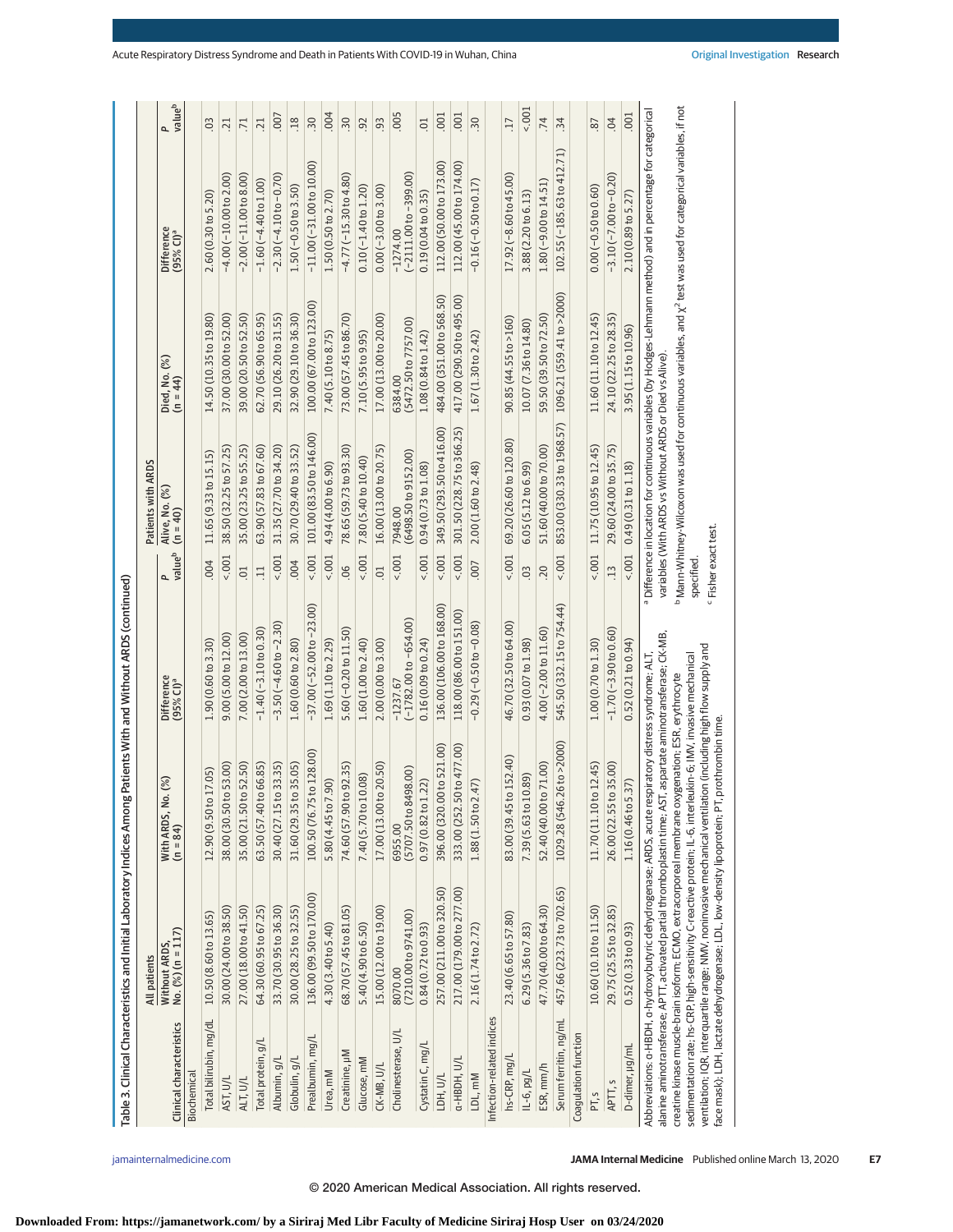Table 4. Bivariate Cox Regression of Factors Associated With ARDS Development or Progression From ARDS to Death

|                                                             | <b>ARDS</b>          |         | <b>Death</b>        |           |
|-------------------------------------------------------------|----------------------|---------|---------------------|-----------|
| Patient characteristics and findings                        | HR (95% CI)          | P value | HR (95% CI)         | P value   |
| <b>Clinical characteristics</b>                             |                      |         |                     |           |
| Age (≥65 vs <65), y                                         | $3.26(2.08-5.11)$    | < .001  | $6.17(3.26-11.67)$  | < .001    |
| Gender (male vs female)                                     | $1.47(0.92 - 2.36)$  | .11     | $0.56(0.30-1.05)$   | .07       |
| Highest patient temperature (≥39 °C vs<br><39 $^{\circ}$ C) | $1.77(1.11-2.84)$    | .02     | $0.41(0.21-0.82)$   | .01       |
| Comorbidities                                               |                      |         |                     |           |
| Hypertension (yes vs no)                                    | $1.82(1.13-2.95)$    | .01     | $1.70(0.92 - 3.14)$ | .09       |
| Diabetes (yes vs no)                                        | $2.34(1.35-4.05)$    | .002    | $1.58(0.80-3.13)$   | .19       |
| <b>Laboratory findings</b>                                  |                      |         |                     |           |
| Hematologic                                                 |                      |         |                     |           |
| Neutrophils, 10 <sup>9</sup> /mL                            | $1.14(1.09-1.19)$    | < .001  | $1.08(1.01-1.17)$   | .03       |
| Lymphocytes, 10 <sup>9</sup> /mL                            | $0.37(0.21-0.63)$    | < .001  | $0.51(0.22 - 1.17)$ | .11       |
| CD3, 100/mL                                                 | $0.83(0.72-0.96)$    | .01     | $0.81(0.59-1.11)$   | .19       |
| CD4, 100/mL                                                 | $0.74(0.59-0.93)$    | .01     | $0.83(0.51-1.35)$   | .45       |
| CD8, 100/mL                                                 | $0.74(0.53-1.04)$    | .08     | $0.51(0.24-1.09)$   | .08       |
| Biochemical                                                 |                      |         |                     |           |
| Total bilirubin, mg/dL                                      | $1.05(1.02-1.08)$    | .001    | $1.07(1.02-1.12)$   | .003      |
| AST, U/L                                                    | $1.02(1.01-1.03)$    | 1001    | $0.99(0.98-1.01)$   | .45       |
| ALT, U/L                                                    | $1.00(1.00-1.01)$    | .09     | $1.00(0.98-1.01)$   | .43       |
| Albumin, 10 g/L                                             | $0.49(0.37-0.66)$    | < .001  | $0.19(0.07-0.49)$   | .001      |
| Globulin, 10 g/L                                            | $2.32(1.45-3.71)$    | < .001  | $1.91(1.01-3.61)$   | .05       |
| Prealbumin, mg/L                                            | $0.99(0.98-0.99)$    | < .001  | $1.00(0.99-1.00)$   | .31       |
| Urea, mM                                                    | $1.13(1.09-1.18)$    | < .001  | $1.13(1.06-1.20)$   | < .001    |
| Creatinine, 10 µM                                           | $1.05(1.01-1.10)$    | .02     | $1.04(0.97-1.11)$   | .31       |
| Glucose, mM                                                 | $1.13(1.08-1.19)$    | < .001  | $1.00(0.92 - 1.08)$ | .92       |
| CK-MB, U/L                                                  | $1.01(1.00-1.02)$    | .12     | $0.99(0.97-1.01)$   | .46       |
| Cholinesterase, ×10 <sup>3</sup> U/L                        | $0.81(0.73-0.90)$    | < .001  | $0.84(0.73-0.97)$   | .02       |
| Cystatin C, mg/L                                            | $1.69(1.31-2.19)$    | < .001  | $1.80(1.28-2.53)$   | .001      |
| LDH, 100 U/L                                                | $1.61(1.44-1.79)$    | < .001  | $1.30(1.11-1.52)$   | .001      |
| a-HBDH, 100 U/L                                             | $1.74(1.52-1.99)$    | 1001    | $1.34(1.13-1.60)$   | .001      |
| LDL, mM                                                     | $0.63(0.44 - 0.88)$  | .008    | $0.84(0.54-1.31)$   | .45       |
| Infection-related indices                                   |                      |         |                     |           |
| hs-CRP, mg/L ( $>5$ vs $\leq 5$ )                           | $4.81(1.52 - 15.27)$ | .008    | <b>NA</b>           | <b>NA</b> |
| IL-6, $pg/L$                                                | $1.02(1.00-1.05)$    | .09     | $1.03(1.01-1.05)$   | .01       |
| ESR, mm/h                                                   | $1.01(1.00-1.02)$    | .19     | $1.01(0.99-1.02)$   | .32       |
| Serum ferritin, ng/mL (>300 vs ≤300)                        | $3.53(1.52-8.16)$    | .003    | 5.28 (0.72-38.48)   | .10       |
| Coagulation function                                        |                      |         |                     |           |
| PT, s                                                       | $1.56(1.32-1.83)$    | < .001  | $1.08(0.84-1.38)$   | .54       |
| APTT, s                                                     | $0.97(0.94-1.01)$    | .13     | $0.96(0.91-1.00)$   | .06       |
| D-dimer, µg/mL                                              | $1.03(1.01-1.04)$    | < .001  | $1.02(1.01-1.04)$   | .002      |

Abbreviations: α-HBDH, α-hydroxybutyric dehydrogenase; ALT, alanine aminotransferase; APTT, activated partial thromboplastin time; ARDS, acute respiratory distress syndrome; AST, aspartate aminotransferase; CK-MB, creatine kinase muscle-brain isoform; ESR, erythrocyte sedimentation rate; HR, hazard ratio; hs-CRP, high-sensitivity C-reactive protein; IL-6, interleukin-6; LDH, lactate dehydrogenase; LDL, low-density lipoprotein; NA, not available; PT, prothrombin time.

The risk factors related to the development of ARDS and progression from ARDS to death included older age, neutrophilia, and organ and coagulation dysfunction (eg, higher LDH and D-dimer). In addition, we observed that several factors associated with the development of ARDS were not associated with death (eg, comorbidities, lymphocyte counts, CD3 and CD4 T-cell counts, AST, prealbumin, creatinine, glucose, lowdensity lipoprotein, serum ferritin, PT). Moreover, the difference inmedian D-dimer between the death and survival groups was larger than that between the ARDS and non-ARDS groups, which suggests that disseminated intravascular coagulation was on the pathway to death in some patients. Interestingly, although high fever was positively associated with development of ARDS, it was negatively related to death, which is consistent with results noted in a study by Schell-Chaple et al. $8$ However, the differences in patient temperature between the groups were very small and self-reported before hospital admission, thus the data regarding high fever should be cautiously interpreted.

The pathogenesis of highly pathogenic human coronavirus is still not completely understood. Cytokine storm and viral evasion of cellular immune responses are thought to play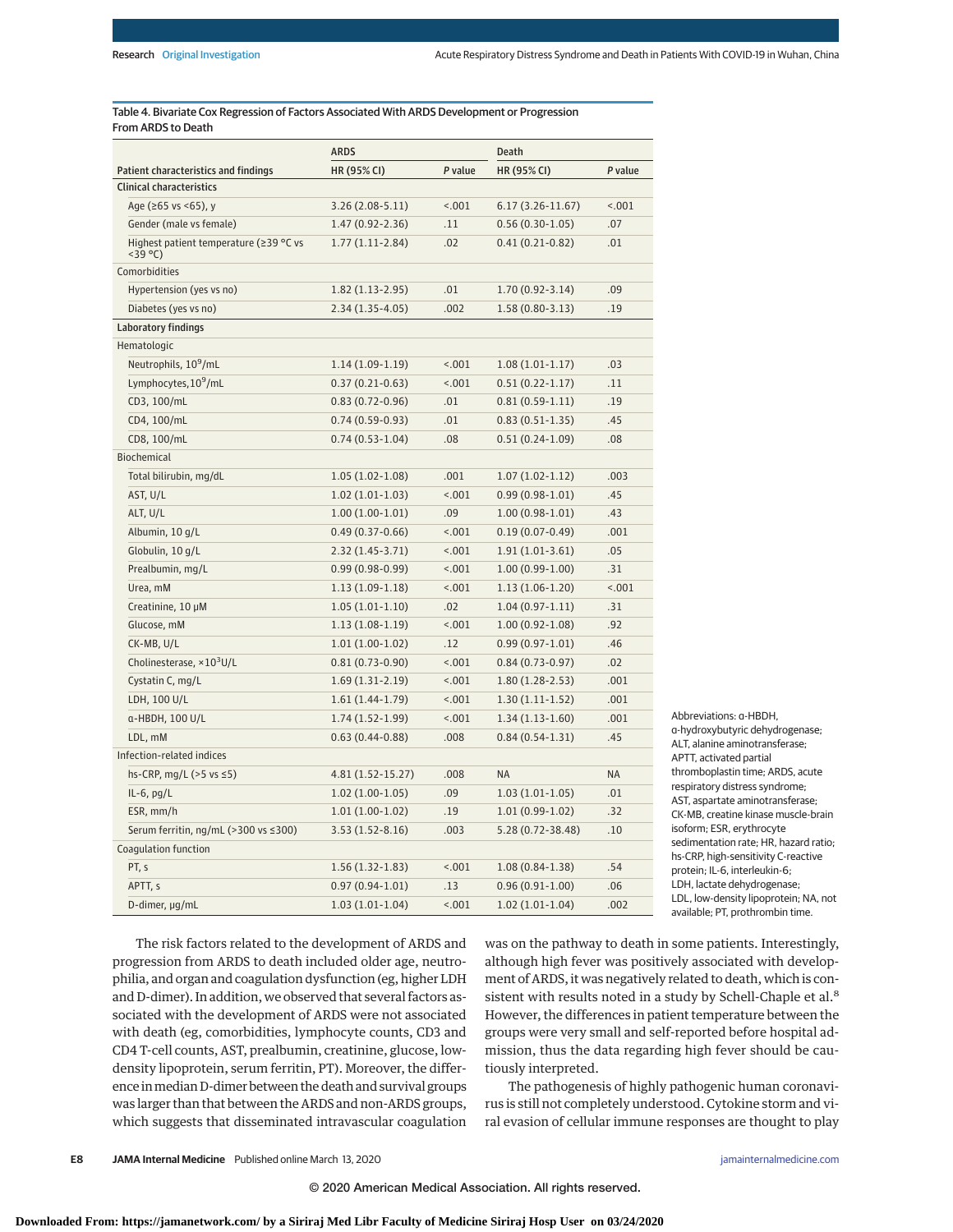Figure. Survival Curve in Patients With Acute Respiratory Distress Syndrome Who Did and Did Not Receive Methylprednisolone Treatment



Administration of methylprednisolone reduced the risk of death (hazard ratio, 0.38; 95% CI, 0.20-0.72; P = .003).

important roles in disease severity.<sup>9</sup> Neutrophilia was found in both the peripheral blood<sup>10</sup> and lung<sup>11</sup> of patients with SARS-CoV. The severity of lung damage correlated with extensive pulmonary infiltration of neutrophils and macrophages and higher numbers of these cells in the peripheral blood in patients with Middle East respiratory syndrome.12-14 Neutrophils are the main source of chemokines and cytokines. The generation of cytokine storm can lead to ARDS, which is a leading cause of death in patients with severe acute respiratory syndrome<sup>15</sup> and Middle East respiratory syndrome.<sup>14</sup> In this study, patients with COVID-19 pneumonia who had developed ARDS had significantly higher neutrophil counts than did those without ARDS, perhaps leading to the activation of neutrophils to execute an immune response against the virus, but also contributing to cytokine storm. This may partly explain the positive association of high fever and ARDS found at the early stages of COVID-19. In addition, considering that older age is associated with declined immune competence,<sup>16</sup> the results of the present study showed that older age was associated with both ARDS and death. Therefore, older age related to deathmay be due to less robust immune responses.

The results of this study show that higher CD3 and CD4 T-cell counts might protect patients from developing ARDS, but similar results were not observed when examined for death, possibly because of limited sample size. CD8 counts were significantly higher in thosewhowere alive. These results indicate the important roles of CD4 and CD8 T cells in COVID-19 pneumonia. Earlier studies have revealed that SARS-CoV, which was reported to

#### ARTICLE INFORMATION

**Accepted for Publication:** March 3, 2020. **Published Online:** March 13, 2020. doi[:10.1001/jamainternmed.2020.0994](https://jamanetwork.com/journals/jama/fullarticle/10.1001/jamainternmed.2020.0994?utm_campaign=articlePDF%26utm_medium=articlePDFlink%26utm_source=articlePDF%26utm_content=jamainternmed.2020.0994)

**Author Affiliations:** Department of Pulmonary Medicine, QingPu Branch of Zhongshan Hospital Affiliated to Fudan University, Shanghai, China (Wu, Du, F. Zhou, Y. Song); Infection Division, Wuhan Jinyintan Hospital, Wuhan, China (Wu, Cai, X. Zhou, S. Xu); Department of Pulmonary and Critical Care

Medicine, Zhongshan Hospital, Fudan University, Shanghai, China (Wu, X. Chen, Y. Zhang, J. Song, Wang, Chao, Jiang, Bai, Y. Song); Tuberculosis and Respiratory Department, Wuhan Jinyintan Hospital, Wuhan, China (Xia, Huang, L. Zhang, X. Zhou); Department of Anesthesiology, International Peace Maternity and Child Health Hospital, Shanghai Jiao Tong University School of Medicine, Shanghai, China (Yang); Department of Infectious Diseases, Fengxian Guhua Hospital, Shanghai, China (J. Xu); Department of Pulmonary Medicine, Shanghai

share the same cell entry receptors with SARS-CoV-2,<sup>17,18</sup> could infect immune cells, including T lymphocytes, monocytes, and macrophages.<sup>19</sup> The CD3, CD4, and CD8 T-cell counts decreased at the onset of illness; this decrease persisted until the recovery period of SARS-CoV pneumonia.<sup>19</sup> In addition, CD4 and CD8 T-cell counts decreased in the peripheral blood specimen of patients with fatal SARS-CoV pneumonia<sup>10,20,21</sup>, which was consistent with these results that patients with COVID-19 pneumonia and ARDS presented with lymphocytopenia (CD3, CD4, and CD8 T cells). Studies demonstrated that T-cell responses can inhibit the overactivation of innate immunity.<sup>22</sup>T cells were reported to help clear SARS-CoV, and a suboptimal T-cell response was found to cause pathological changes observed in mice with SARS-CoV.<sup>23</sup> We hypothesized that persistent and gradual increases in lymphocyte responses might be required for effective immunity against SARS-CoV-2 infection. Further studies are needed to characterize the role of the neutrophil and lymphocyte response or that of CD4 and CD8 T-cell immune response in SARS-CoV-2 infection.

#### Limitations

This study has several limitations. First, owing to limited medical resources, only patients with relatively severe COVID-19 pneumonia were hospitalized during this period. Second, this study was conducted at a single-center hospital with limited sample size. As such, this study may have included disproportionately more patients with poor outcomes. There may also be a selection bias when identifying factors that influence the clinical outcomes. A larger cohort study of patients with COVID-19 pneumonia fromWuhan, China, other cities in China, and other countries would help to further define the clinical characteristics and risk factors of the disease.

#### **Conclusions**

Older age was associated with greater risk of developing ARDS and death, likely because of less rigorous immune response. Although fever was associated with the development of ARDS, it was also associated with better outcomes. Several factors related to the development of ARDS were not associated with death, which indicates that different pathophysiological changes from hospital admission to development of ARDS and from development of ARDS to death may exist. Moreover, treatment with methylprednisolone may be beneficial for patients who develop ARDS. Double-blinded randomized clinical trials to determine the most effective treatments for COVID-19 are still needed.

> General Hospital, Shanghai Jiao Tong University School of Medicine, Shanghai, China (X. Zhou); Department of Critical Care Medicine, Ruijin Hospital, Shanghai Jiao Tong University School of Medicine, Shanghai, China (D. Chen); Department of Respiratory Medicine, Shanghai Ninth People's Hospital, Shanghai Jiao Tong University School of Medicine, Shanghai, China (Xiong); Department of Emergency Medicine, Shanghai Pudong New Area Gongli Hospital, Shanghai, China (L. Xu); Shanghai Respiratory Research Institute, Shanghai, China